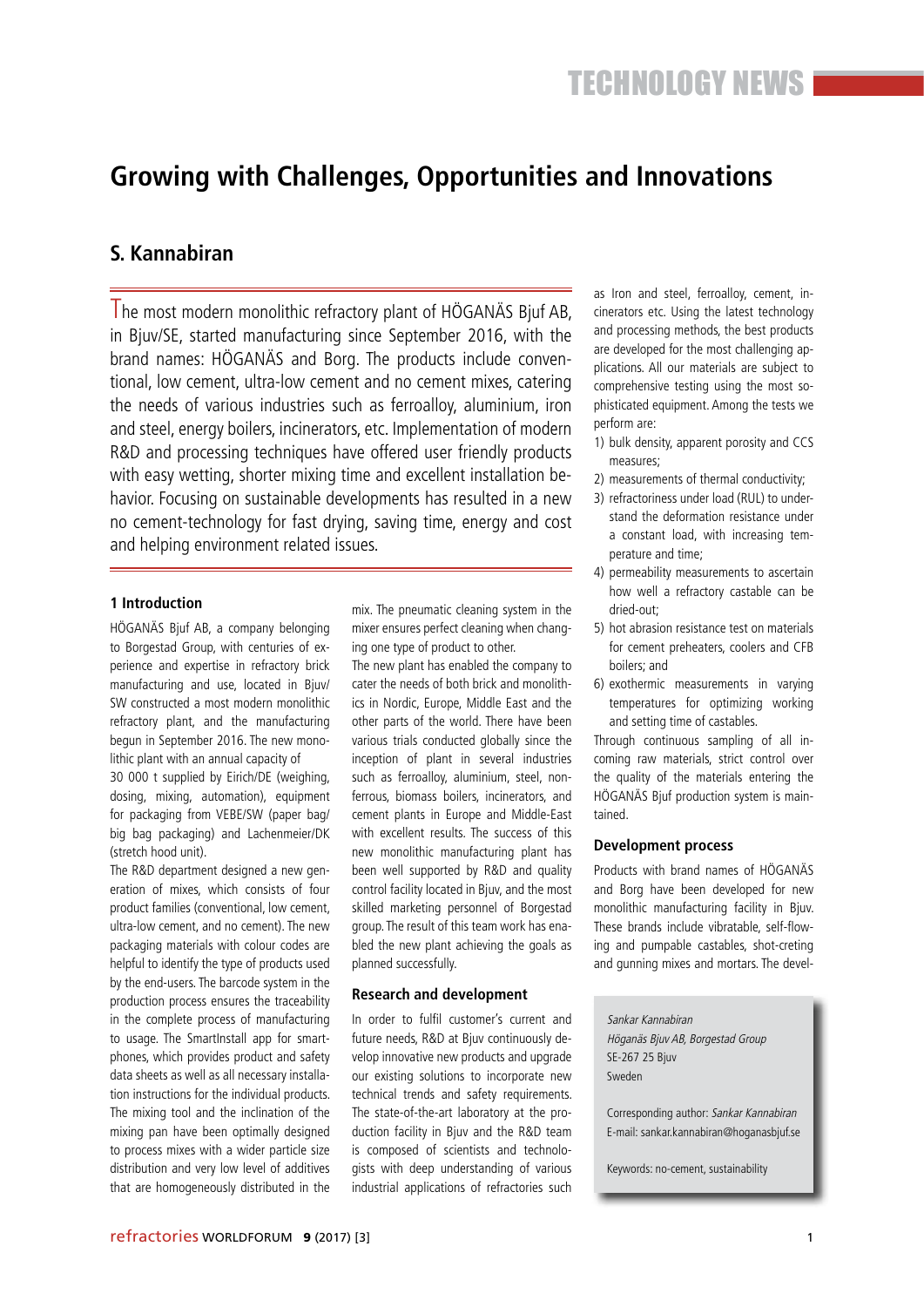

was constructed to verify the flow, flow decay, working and setting time of castable mixes in varying temperature conditions. This methodology is adopted for designing mixes for various locations globally by adjusting admixture package. The exothermic evolutions of a low cement castable HÖGANÄS CAST LC S10 is presented in Fig. 1, to explain the evaluation of working and setting time in varying temperatures. The optimal working time has been ensured thorough right additive packages.

The modern processing techniques in the new plant have enabled the manufacturing of monolithic mixes with user friendliness through designing stable wetting time for long period. Wetting time, is the time required for transforming mixes from dry to wet state when adding water to the mix. Fresh mixes with optimal mix design display wetting time less than a minute which changes to more than 5 min. (even up to 10 min within 2–3 months storage) in extreme case scenario with ageing process of monolithics. In field application, this leads to the addition of more water than recommended and degrade the installed product. HÖGANÄS and Borg mixes maintain stable wetting time (<1 min) with time, as shown in Fig. 2. The wetting time measured over a time period of 8 months is <1 min and remains stable.

### **Evaluation Process**

development process, a new climatic room scale to make sure a perfect field instal- and the mation of both fine matrix and coarse no-silicate phases formation is a function increase abrasion resistance drastically of chemistry of refractories; especially the matrix (i.e, alumina, silica and the other elements content in the matrix) part. The alkali resistance materials for applications in cement, boilers etc, are presented in Fig. 7. The alkali resistance testing procedure can be found elsewhere [4–5]. Both the materials HÖGANÄS CAST LC 40 AR and LC 50 AR have shown superior alkali resistance (Fig. 7).

The product development process in Bjuv evaluates the material thoroughly before release for use. This evaluation process includes gunning, pumping, shot-creting trials, alkali resistance tests, hot abrasion etc., in lab scale.

The gunning mixes and the pumpable castables are thoroughly evaluated in lab scale to make sure a perfect field instal-

HÖGANÄS Bjuf delivers materials for various applications globally with varying tem-

peratures during installations. The installation temperatures range from 5 °C in Nordic countries to 45 °C in Middle East. During

decreases the alkali resistance. HÖGANÄS PUMP LC 75 AR is a high alumina product developed for CFB boiler and cement plant applications where both alkali and abrasion resistance are prevalent in certain areas. Fig. 8a–b show the superiority of HÖGANÄS PUMP LC 75 AR for both hot abrasion and alkali resistance respectively.

#### **New generation materials**

Drying to remove the water from castable is a very critical stage in processing of castable lining. Improper or faster drying

Applications involving both alkali and abrasion resistance are key concern in many industries. Increasing alumina content to

lation. Macon, an installation company of Borgestad group has made various trials of gunning, pumping and shot-creting material before launch. The pumping and shotcreting trials of HÖGANÄS PUMP LC 50 AR are presented in Fig. 3 and 4 respectively. Abrasion resistance is a key concern for castables used in various applications in cement coolers, and CFB boilers industries, where the typical operating temperatures vary between 800–1100 °C. High temperature abrasion of refractories is influenced by combination of various factors of thermomechanical and thermo-chemical origin, such as thermal expansion, elastic modulus, hot strength and the reaction between the fine aggregates forming liquid phase and the viscosity of liquid. In addition, the alkali attack, oxidation of ingredients (C, SiC), the change of micro-structure, influence of cor-

rosion and infiltration etc. can also simultaneously influence the abrasion of refractory surfaces [1]. The testing procedure of hot abrasion resistance can be found elsewhere [1–2]. Simulation of hot abrasion resistance is a key evaluation process and the results of Borgflow 85, a bauxite based self-flowing castable is presented in Fig. 5. The hot abrasion is decreasing up to 50 % at both testing temperatures of 815 and 1100 °C respectively.

The surface pattern of abraded samples at 20 and 815 °C respectively, presented in Fig. 6 shows change of abrasion mechanism from room temperature to high temperatures. The sample tested at 20 °C has shown matrix removal as the primary abrasion mode and the coarse grains are less abraded. The loss incurred is though removals of surrounding matrix followed by dislodging coarse grains. The samples tested at high temperature have shown uniform abrasion of both fine matrix and coarse grains. This is attributed to the changes in elastic properties a as well as the thermal expansion characteristics making matrix stronger against abrasion [3].

Alkalis attack refractories severely. The alkalis generated from various sources degrade the refractories through various mechanisms; the alkalis  $(K_2O$  and  $Na_2O$  as salt of chloride or sulphate) react with refractory matrix and form various new phases which are several times volumetric and hence generate pressure within the structure. The types and nature of the new alkali-alumi-



opment process of products considered the following objectives:

- Robustness in behaviour
- User friendliness
- Thorough evaluation of products at the developmental stage.



**Fig. 1 Exothermic evolution of HÖGANÄS CAST LC S10 in varying temperatures**



**Fig. 3 Pumping of HÖGANÄS PUMP LC 50 AR** 

**Fig. 2 Wetting time of HÖGANÄS FLOW LC 80 with time**



**Fig. 4 Shot-creting of HÖGANÄS PUMP LC 50 AR** 



**Fig. 6 Surface nature of HÖGANÄS CAST LC 60 after abrasion testing a) at 20 °C; b) at** 



**815 °C**

# **Fig. 7 Cut sections after alkali resistance tests for castables: HÖGANÄS CAST LC 40 AR**



**and HÖGANÄS CAST LC 50 AR**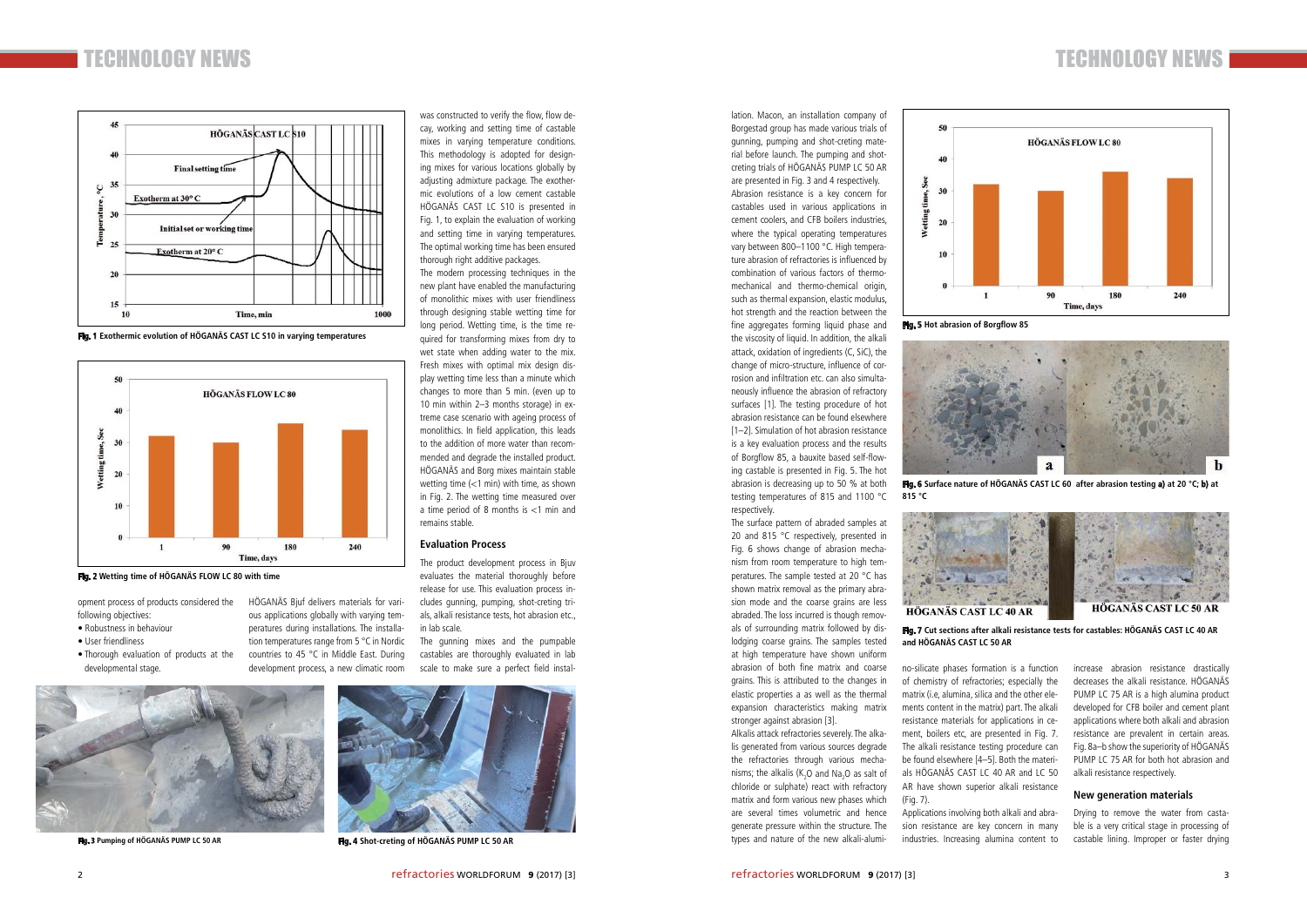

**Fig. 8a Hot abrasion resistance of HÖGANÄS PUMP LC 75 AR Fig. 10 Permeability measurements on cement free castables** 



presented in Fig. 11 with excellent life performance in real life conditions. HÖGANÄS CAST LC 801 installed in inlet hood after burner in Boliden Bergsöe AB, Landskrona, Sweden is presented in Fig. 12. Boliden Bergsöe is a secondary smelter for lead

backs from customers have created valuable references for the new plant. Some of the industrial uses are presented for references: HÖGANÄS FLOW LC 75 Al is a solution to aluminium contact application. The use of the castable in aluminium filter box is

 $0.1$ 

 $0<sub>0</sub>$ 

 $0,001$ 

 $0.000$ 

 $0,00001$ 

 $10^{-13}$  m<sup>2</sup>

cast NC 85 GEL, was developed (Tab. 1) for quick drying application in cement cooler areas where abrasion resistance is a key concern.

### **Industrial use**

Since September 2016, several thousand tons of materials ( regular gunning, vibratable, self-flowing, pumpable, shot-cretes, low-cement gunning, insulation) have been produced and used in various industries such as ferroalloy, aluminium, cement, boilers, copper, steel etc. Encouraging feed-

lining material is highly permeable to release water vapour generated while drying, the drying rate can be increased. However, the cement being used as binder reduces the permeability of castables in various ways (especially through hydrate formation and blocking pores). Use of poly-fibers has helped to improve the drying process and reducing explosion risk. However, fibre addition cannot assure the explosion free fast drying process.

One of the potential ways to improve the permeability of castables is changing from cement to cement free binder technology (hydrate free binders). There have been several attempts to innovate new binder technology, but most of them are lacking robustness like cement in terms of flow behaviour, setting, strength development etc. Phosphate bonded castable solves the purpose, but the control of setting time is a key concern with this technology. Phosphoric acid is used as binder for castable. In many occasions the mix sets in 10–15 min after the addition and mixing of phosphoric acid in to the castable mix. In current scenario, one of the convincing technologies that exist in use is "gel bonded castables". Gel bonded castable uses liquid silica sol as the medium to replace water and functions as binder. However, there is a need to send this liquid binder separately and control the setting is also a concern sometimes. Within this context the HÖGANÄS Bjuf explored the possibility of using a cement free solid binder, using water as mixing medium. No need of separate liquid to be sent for mixing at site.

The drying behaviour of new generation cement free castable HÖGANÄS FLOW NC 75 Al in comparison with the low cement counter-part HÖGANÄS FLOW LC 75 Al is presented in Fig. 9. The new generation cement free material loses 92 % of free water at 110 °C compared to 72 % for low cement castable. This indicates an easy drying nature of material below 110 °C. However, the permeability measurements made (Fig. 10) to ensure the faster drying of castable. Complete details of permeability measurements can be found elsewhere [6]. Castable with new cement free binder is permeable even after curing at 50 °C. Additionally, gel bonded castables for use in various industries have been developed. An example of gel bonded product, Borg-

energy for drying and production loss in industrial conditions. Also, this involves use of lots of fossil fuels that would lead to carbon foot-print.

There are many variables affecting drying process. One of the important variables is the permeability of castable lining. If the

of castable lining might lead to explosive spalling due to vapour pressure generated inside the castable that exceeds the tensile strength of castable. Careful drying schedules are provided by suppliers to avoid explosive spalling while drying. However, the safer (longer) drying process involves time,



**Fig. 9 Water loss vs. temperature** 



**Fig. 8b Alkali resistance of HÖGANÄS PUMP LC 75 AR** 

**Tab. 1 Gel bonded bauxite based castable with excellent abrasion resistance**

| <b>BORGCAST NC 85 GEL</b>                   |               |
|---------------------------------------------|---------------|
| $AI_{2}O_{3}$ [%]                           | 83            |
| SiO, [%]                                    | 13            |
| CCS. after 110 °C [MPa]                     | 110           |
| CCS after 800 °C [MPa]                      | 140           |
| Hot Abrasion at 815 °C [cm <sup>3</sup> ]   | $\mathcal{P}$ |
| Hot Abrasion at 1100 °C, [cm <sup>3</sup> ] | 2             |



**Fig. 11 HÖGANÄS FLOW LC 75 Al in use (Alcoa Mosjoen/NO) Fig. 12 HÖGANÄS CAST LC 801 – inlet hood after** 





**burner – Boliden Bergsöe AB, Landskrona/SW**



**Fig. 13 FeSi ladle lined with HÖGANÄS FLOW LC 80 in Elkem-Rana metal Fig.14. Hot metal ladle lined with HÖGANÄS FLOW LC 70 at SSAB-Raahe/FI**